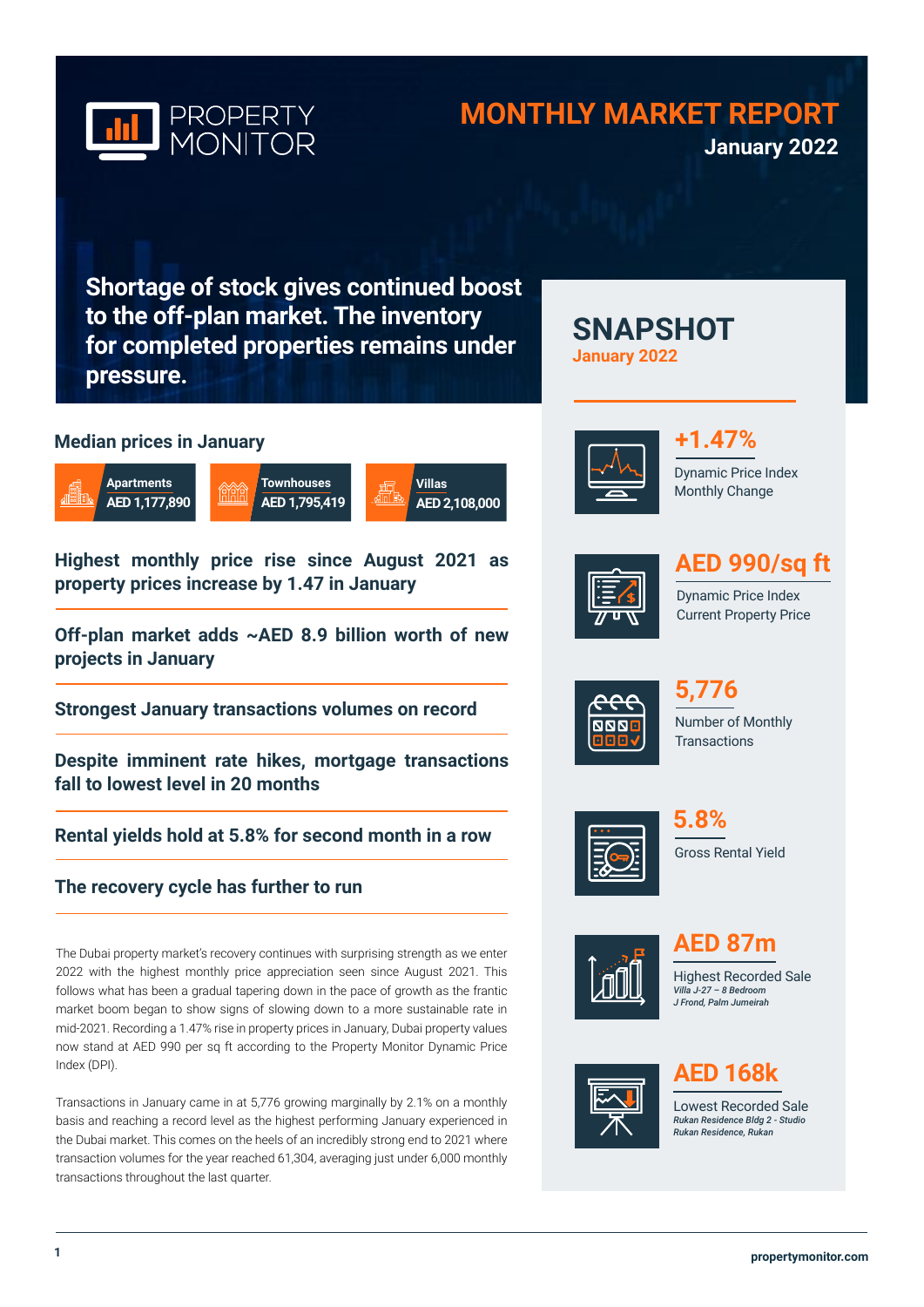

**As the resale and completed property market slows down under pressure from this combination of low inventory and asking prices that buyers aren't willing to meet, new off-plan development project launches continue to surge. In January, just under 2,440 residential units entered the market for sale with an anticipated combined gross sales value of ~AED 8.9 billion. Apartments represent 75.7% by volume of this new inventory, while townhouses and villas represent 15.8% and 8.5% respectively. It should be noted that the launch of the ultra-high-end Six Senses Residences The Palm by Select Group accounts for over AED 4.2 billion of the total value and ~58% of the apartment launch volume.**

### ZHANN JOCHINKE

Chief Operating Officer *Property Monitor*

**Looking for market show completed property** in the villa and the villa and the villa and the United States in the United States in the United States *to up* **States and Europe. However, the relative affordability of Dubai compared to other major global cities and the likely influx of new**  While this strong market volume is positive, a deeper look at the composition of transactions shows a market where fundamentals are again changing. As previously reported, activity appears to be returning to a market driven by off-plan and initial developer sales, with the proportion of off-plan sales recorded in January reaching their highest market share since June 2020, when we saw a trend emerging for completed properties. With a lack of completed inventory to choose from coupled with some ambitious pricing by sellers and their brokers, this is a pattern likely to continue during 2022 and could hold back overall price growth outside of the most favoured mature communities and new master developments.

> As the resale and completed property market slows down under pressure from this combination of low inventory and asking prices that buyers aren't willing to meet, new off-plan development project launches continue to surge. In January, just under 2,440 residential units entered the market for sale with an anticipated combined gross sales value of ~AED 8.9 billion. Apartments represent 75.7% by volume of this new inventory, while townhouses and villas represent 15.8% and 8.5% respectively. It should be noted that the launch of the ultra-high-end Six Senses Residences The Palm by Select Group accounts for over AED 4.2 billion of the total value and ~58% of the apartment launch volume.

> A total of 2,710 off-plan transactions were registered in January, increasing 5.2% month-on-month and up a remarkable 182.3% on a yearly basis. Conversely, completed property sales volumes decreased by just under 1% month-on-month however they still remain up by 27.4% year-on-year. The market share of off-plan transactions grew to 46.9% of the whole, outperforming both 2021 and 2020 which showed off-plan capturing 39.5% and 45.2% respectively. The market trend is clear with a move back towards the longer-term trend of off-plan sales dominating the market. With the significant amount of new development projects currently being launched this is likely to increase further in the coming months.

> Meanwhile, resales transactions—any subsequent sale of a property that follows the initial first-time sale from the developer, for an off-plan or completed project—stood at 1,723 in January representing a market share of 29.8%, down 5.6% month-on-month and at its lowest level since May 2020, when the initial COVID-19 mobility restrictions were

starting to be removed. Overall, having boomed post-COVID, these resale transactions have continued to decline since reaching a peak of 51.8% market share back in January 2021. This switch back to initial developer sales can be partly attributed to the recent resurgence of new project launches but also to a lack of resale sellers and the absence of affordable properties in the villa and townhouse segments continues to hang over the market.

At 1,414, the volume of mortgages decreased markedly by 24.2% in January reaching its lowest volume since June 2020 and returning to a continued slowdown in borrowing after a brief respite in December when mortgage volumes grew marginally for the first time in over a quarter. While the most prominent cause of this months' decrease is the 27% month-on-month decline of bulk mortgage transactions, it should be noted that the longer-term downward trend for mortgage volumes is driven largely by the increasing lack of completed properties that are realistically priced on the market for sale. At a time when mortgage rates increases are imminent, we would expect to see a surge in residential mortgages in an effort to lock in historically low rates. However, this is yet to transpire into the number of new purchase mortgages.

Breaking down the mortgage market further shows that bulk transactions (mortgages taken by developers and larger investors for multiple units) comprised 20.5% of all loans issued, down from 47.5% in December. Another 32.6% of loans taken were new purchase money mortgages generally for residential properties that were also transferred during January, primarily by end-users with the average amount borrowed being AED 1.87m at a loan-to-value ratio of 75.3%. The remaining 46.9% represents refinancing or new mortgages taken out in the months post transfer, which was up 18.6% month-on-month and points to a segment of the market that is opting to lock in favorable rates in advance of credit policy and interest rate changes.

After steadily declining throughout the year, emirate-wide average gross rental yields held firm at 5.8% in January with no month-on-month change. This is just slightly below the 2021 year-end average of 5.9% and suggests that after falling from a relatively stable  $~6.5\%$  in 2020 that yields are beginning to plateau and that rental rates are likely to be moving closer inline with sales price appreciation.

Looking forward, while we believe the market has further to run and that prices in 2022 will end the year higher than current levels, we anticipate a moderation in buyer demand as we go through the year — particularly in the completed property segment for villas and townhouses. Affordability is set to erode further due to high listing asking prices and inevitable mortgage rate hikes ahead.

While villa and townhouse affordability worsens, demand is expected to continue to gravitate towards off-plan alternatives where buyers will have to sacrifice an immediate move-in but be able to secure a property at an affordable price and with attractive payment options. Likewise, demand is also anticipated to increase for newly completed and readyto-move-in apartments.

Market headwinds and downside risks remain centered around the trajectory of inflation and interest rate rises, however, while this may affect sentiment and raise a barrier to purchasing for some end-user buyers, we believe that other positive factors will outweigh any increase in the cost of credit and the market will continue its bull run.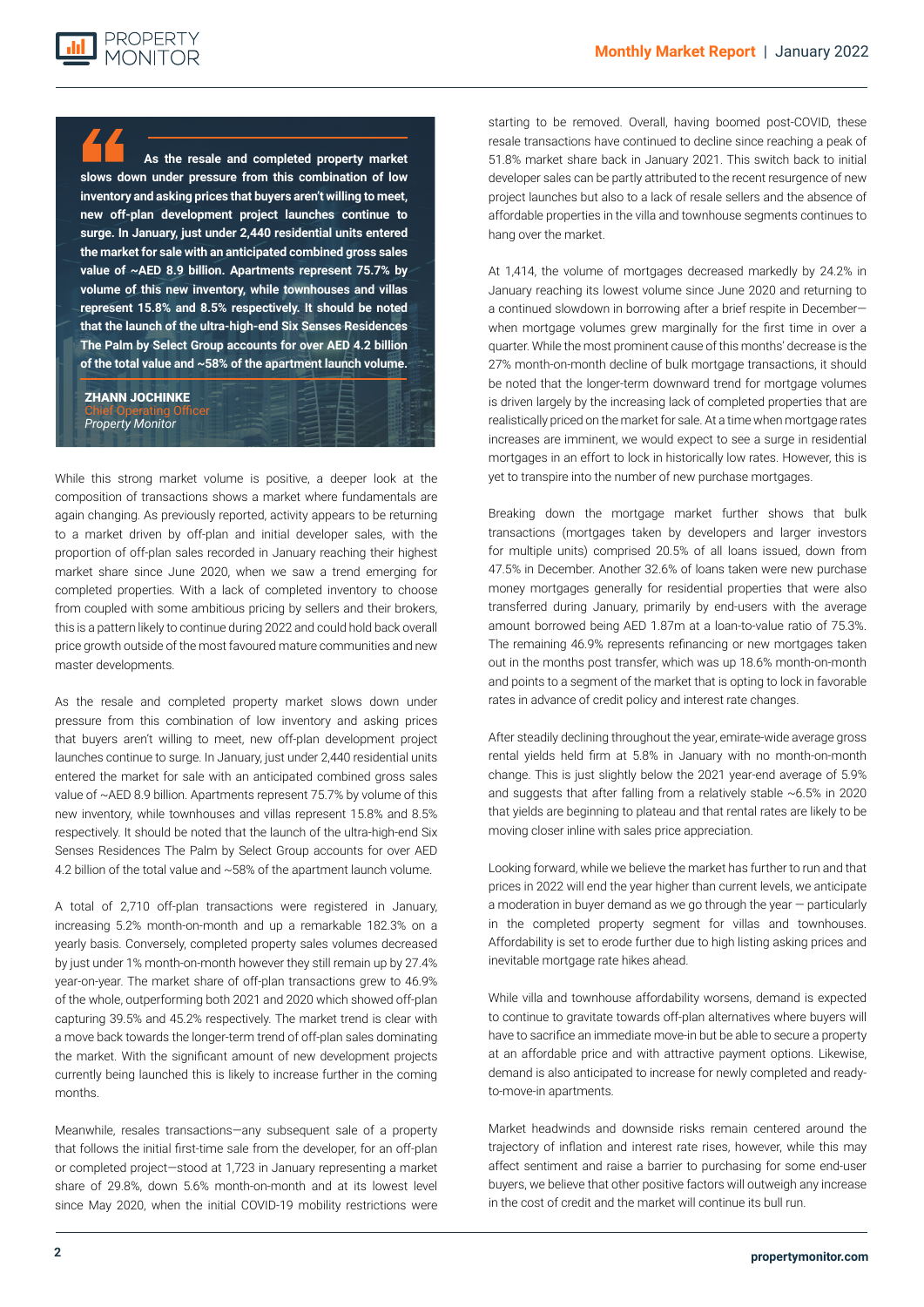

### PROPERTY MONITOR DYNAMIC PRICE INDEX



+1.47% **MoM Change \$**





+17.6% **YoY Change**



AED 990 **Average Property Price Per Sq Ft**

### **DPI MONTHLY OVERVIEW**

| <b>Month</b>    | <b>Index</b><br><b>Value</b> | <b>MoM</b><br><b>Change</b> | <b>OoO</b><br><b>Change</b> | <b>YoY</b><br><b>Change</b> | <b>Index Price</b><br>(AED/sq ft) |
|-----------------|------------------------------|-----------------------------|-----------------------------|-----------------------------|-----------------------------------|
| Jan 2022        | 138.27                       | 1.47%                       | 1.32%                       | 17.60%                      | 990                               |
| Dec 2021        | 136.26                       | 0.85%                       | 0.80%                       | 17.17%                      | 976                               |
| Nov 2021        | 135.11                       | $-0.99%$                    | 1.18%                       | 17.95%                      | 968                               |
| Oct 2021        | 136.46                       | 0.95%                       | 3.81%                       | 19.94%                      | 977                               |
| Sep 2021        | 135.18                       | 1.22%                       | 4.78%                       | 17.66%                      | 968                               |
| Aug 2021        | 133.54                       | 1.60%                       | 5.72%                       | 18.54%                      | 956                               |
| <b>Jul 2021</b> | 131.45                       | 1.89%                       | 5.15%                       | 15.09%                      | 941                               |
| Jun 2021        | 129.01                       | 2.13%                       | 5.79%                       | 9.92%                       | 924                               |
| May 2021        | 126.32                       | 1.05%                       | 5.44%                       | 5.41%                       | 905                               |
| Apr 2021        | 125.01                       | 2.51%                       | 6.32%                       | 3.36%                       | 895                               |
| Mar 2021        | 121.94                       | 1.79%                       | 4.86%                       | 1.32%                       | 873                               |
| Feb 2021        | 119.80                       | 1.89%                       | 4.58%                       | $-1.04%$                    | 858                               |
| Jan 2021        | 117.57                       | 1.10%                       | 3.34%                       | $-3.45%$                    | 842                               |

The Property Monitor Dynamic Price Index (DPI) tracks trends of residential property prices throughout 42 key communities in Dubai and is indexed to a base period of January 2008.

At an emirate-wide level, the index value for January 2021 increased by 2.01 index points to 138.27 from 136.26 in December 2021, representing a month-onmonth increase of 1.47%.

In January 2021, property prices stood at AED 990 per sq ft, down 19.7% from the market peak in September 2014 and are 26.2% above the market trough of April 2009. Property prices were last at these levels during the recovery phase of the previous market cycle in May 2013 and June 2013.

On a yearly basis, prices have increased by 17.6% in January 2021. When we compare this to January 2020 when a year-on-year decline of 3.5% was recorded, we can see the ongoing trend reversal from declines to gains.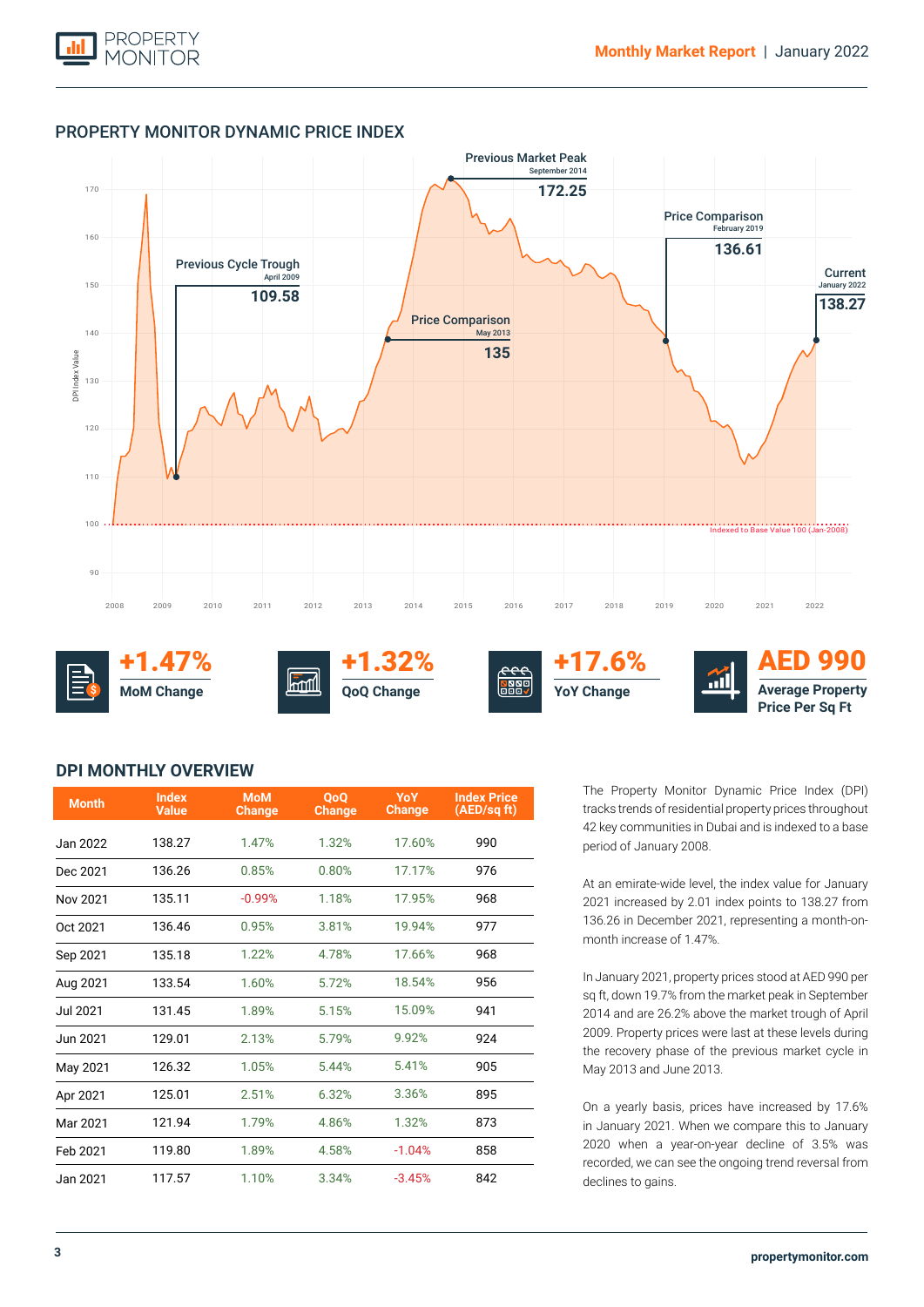



### **HISTORICAL TRANSACTIONS CHART – COMPLETION STATUS**

property transactions remained in favour of the latter with Title Deeds Completed (Title Deed) accounting for 53.1% of all transactions, down 1.4% month-on-month. Transaction volumes in January stood at 5,776, growing marginally by 2.1% on a monthly basis however reached a record high for January transactions. During the month, the split between off-plan and completed Completed properties have led the market for 20 months now, however, have begun to weaken and have been declining since their record high in January of 71.5%. The 12-month rolling average remains strong at 59% in January for completed properties, however with off-plan launches gradually increasing this is likely to decrease further in 2022.

During the month, Emaar Properties dominated the off-plan market with the bulk of developers' Oqood (off-plan) registrations, taking a dominant market share of 19.7%. They recorded just over 650 transactions spread across a myriad of their projects with a higher concentration of sales at Emaar Beachfront Dubai Harbour (206)—most notably Beach Mansion with 124 transactions, and Beach Isle and Palace Beach Residence with 29 and 25 transactions respectively. This was followed by Dubai Creek Harbour at 145 transactions in total with Creek Beach the most favoured sub-community and recording the greatest number of transactions at Grove (62).

DAMAC Properties was next at 15.9% of all off-plan registrations with the bulk of their sales occurring at the Santorini (347) and Costa Brava (40) phases of the newly launched DAMAC Lagoons master community, as well as continued strong registrations at Cavalli Tower (45) in Media City. This was followed by Nakheel taking 6.9% market share with the most notable activity in their newly launched Murooj Al Furjan villa projects in Al Furjan which recorded a total of 211 Oqood registrations.

In the ongoing trend that emerged in 2020, a significant portion of Title Deed transactions were initial sales registered directly by developers for unsold inventory in completed projects. Out of a total of 4,053 initial developer sales recorded in January, 16.7% were in completed projects.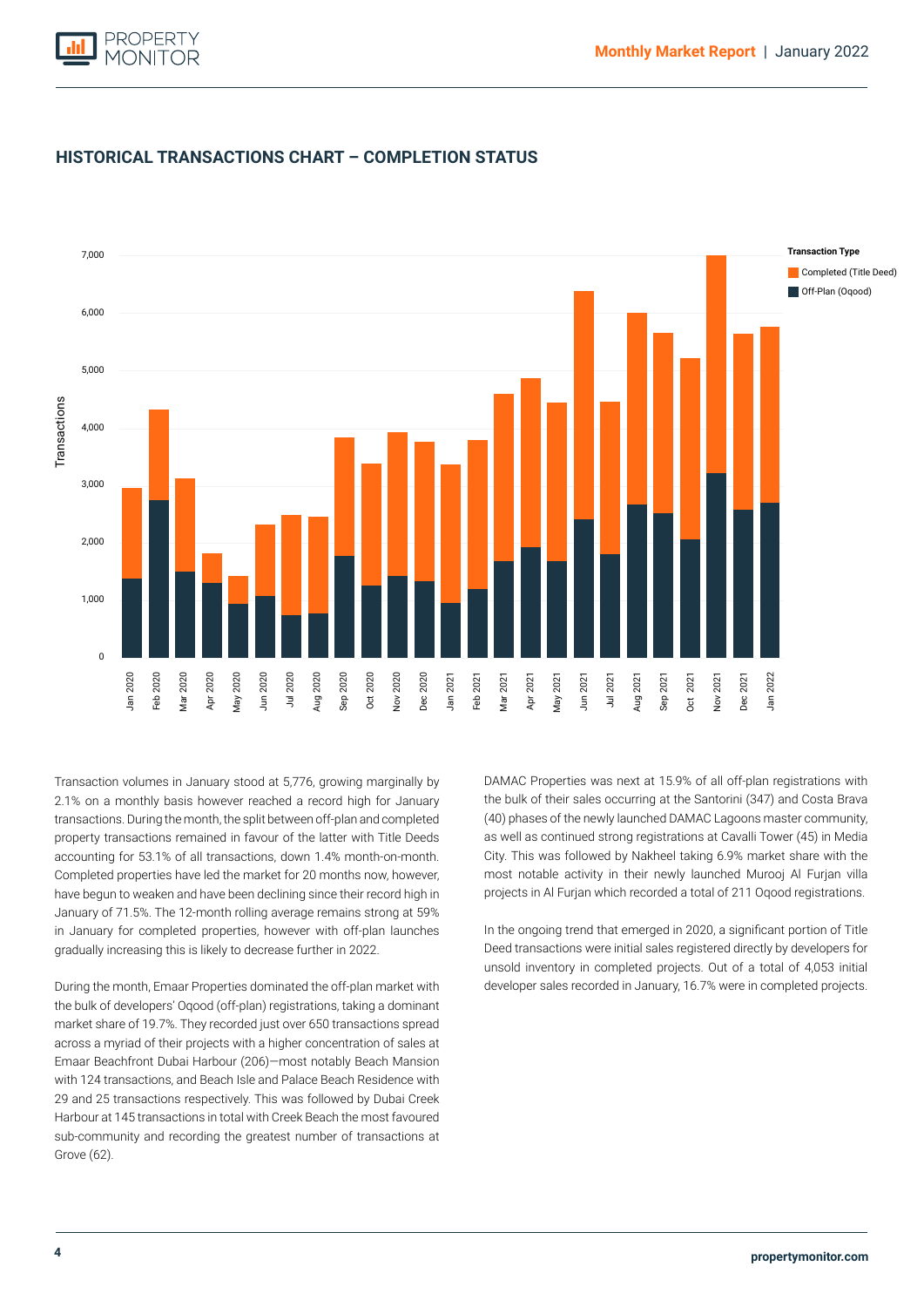

### **TOP 5 COMMUNITIES TABLE – OFF-PLAN AND COMPLETED**

### **Off-Plan / Oqood**

| Off-Plan Apartments  |                      |                     |                          |                                |                                 |                                   |                       |                       |
|----------------------|----------------------|---------------------|--------------------------|--------------------------------|---------------------------------|-----------------------------------|-----------------------|-----------------------|
| Rank<br>(this month) | Rank<br>(last month) | Rank<br>(last year) | <b>Community</b>         | <b>Total</b><br># Transactions | <b>Studio</b><br>(Median Price) | 1 <sub>BR</sub><br>(Median Price) | 2BR<br>(Median Price) | 3BR<br>(Median Price) |
|                      |                      |                     | Mohammed Bin Rashid City | 336                            | 510,549                         | 1.027.383                         | 1.578.598             | 2,143,051             |
|                      |                      |                     | Business Bay             | 315                            | 730.887                         | 1,033,304                         | 1,710,023             | 2,433,741             |
|                      |                      |                     | Dubai Harbour            | 213                            | $\overline{\phantom{a}}$        | 2,038,888                         | 3,211,888             | 6,276,888             |
|                      | h                    |                     | Jumeirah Village Circle  | 171                            | 484,659                         | 729.325                           | 763.840               | 841,900               |
|                      |                      | 15                  | Arian                    | 149                            | 445.000                         | 652.410                           | 936.000               | 1,597,326             |

| Off-Plan Villas |  |
|-----------------|--|

| Rank<br>(this month) | Rank<br>(last month) | Rank<br>(last year) | Community                | <b>Total</b><br># Transactions | 3BR<br>(Median Price)    | 4BR<br>(Median Price) |
|----------------------|----------------------|---------------------|--------------------------|--------------------------------|--------------------------|-----------------------|
|                      |                      |                     | Dubai South              | 62                             | 1,350,000                | 1,525,000             |
|                      |                      |                     | Rukan                    | 56                             | 1.271.850                |                       |
|                      |                      |                     | Dubai Hills Estate       |                                | 3,323,388                | 4,125,388             |
|                      |                      |                     | The Valley               |                                | $\overline{\phantom{a}}$ | ,782,888              |
|                      |                      |                     | Mohammed Bin Rashid City |                                | 2,150,000                | 3,250,000             |

| Off-Plan Townhouses         |                      |                     |                   |                                |                       |                       |                       |                       |
|-----------------------------|----------------------|---------------------|-------------------|--------------------------------|-----------------------|-----------------------|-----------------------|-----------------------|
| <b>Rank</b><br>(this month) | Rank<br>(last month) | Rank<br>(last year) | Community         | <b>Total</b><br># Transactions | 2BR<br>(Median Price) | 3BR<br>(Median Price) | 4BR<br>(Median Price) | 5BR<br>(Median Price) |
|                             |                      |                     | Villanova         | 161                            | 1.208.400             | 1,499,000             | 1,980,500             |                       |
|                             |                      |                     | Arabian Ranches 3 | 70                             |                       | 1.535.000             | 3,181,888             | 3,534,888             |
|                             |                      |                     | Town Square       | 53                             |                       | 1.450.888             | 1,550,888             | $\sim$                |
| 4                           |                      |                     | Tilal Al Ghaf     | 35                             |                       | 1.837.000             | 2,449,000             | $-$                   |
|                             |                      |                     | Dubai South       | 25                             |                       | 1,145,888             | 1,475,000             | $\sim$                |

### **Completed / Title Deed**

| <b>Completed Apartments</b> |                      |                     |                         |                                |                                 |                       |                       |                       |
|-----------------------------|----------------------|---------------------|-------------------------|--------------------------------|---------------------------------|-----------------------|-----------------------|-----------------------|
| Rank<br>(this month)        | Rank<br>(last month) | Rank<br>(last year) | Community               | <b>Total</b><br># Transactions | <b>Studio</b><br>(Median Price) | 1BR<br>(Median Price) | 2BR<br>(Median Price) | 3BR<br>(Median Price) |
|                             |                      |                     | <b>Business Bay</b>     | 176                            | 804.000                         | 1,339,450             | 1,834,502             | 2,883,050             |
|                             |                      |                     | Jumeirah Village Circle | 139                            | 433.140                         | 704.850               | 1.081.006             | 1,268,250             |
|                             |                      |                     | Dubai Marina            | 124                            | 715.000                         | 1.125.000             | 1.750.000             | 2,800,000             |
|                             |                      |                     | Downtown Dubai          | 107                            | 1.669.274                       | 1.150.000             | 2.500.000             | 5,276,599             |
|                             |                      |                     | Jumeirah Lakes Towers   | 95                             | 500,000                         | 1.000.000             | 1,630,000             | 1,080,000             |

| Completed Villas     |                      |                          |                  |                                |                          |                       |                       |
|----------------------|----------------------|--------------------------|------------------|--------------------------------|--------------------------|-----------------------|-----------------------|
| Rank<br>(this month) | Rank<br>(last month) | Rank<br>(last year)      | <b>Community</b> | <b>Total</b><br># Transactions | 3BR<br>(Median Price)    | 4BR<br>(Median Price) | 5BR<br>(Median Price) |
|                      |                      | $\overline{\phantom{a}}$ | DAMAC Lagoons    | 387                            | $\overline{\phantom{a}}$ |                       |                       |
|                      |                      | 10                       | Al Furjan        | 226                            | 2,265,000                | 3.377.909             |                       |
|                      |                      | $\overline{\phantom{a}}$ | DAMAC Hills 2    |                                | 1,117,000                | 1,550,000             | 1,189,500             |
|                      |                      |                          | Emirates Living  | 45                             | 2,937,500                | 3,500,000             | 9,250,005             |
|                      |                      |                          | Nad Al Sheba     | 35                             |                          | 2,678,000             |                       |

| <b>Completed Townhouses</b> |                      |                          |                    |                                |                       |                       |                          |                       |
|-----------------------------|----------------------|--------------------------|--------------------|--------------------------------|-----------------------|-----------------------|--------------------------|-----------------------|
| Rank<br>(this month)        | Rank<br>(last month) | Rank<br>(last year)      | Community          | <b>Total</b><br># Transactions | 2BR<br>(Median Price) | 3BR<br>(Median Price) | 4BR<br>(Median Price)    | 5BR<br>(Median Price) |
|                             |                      | $\overline{\phantom{a}}$ | Arabian Ranches 3  | 29                             | $\sim$                |                       | 4,722,888                | 6,222,388             |
|                             |                      | 4                        | Town Square        | 22                             |                       | 1,700,000             | 2,150,000                |                       |
|                             |                      |                          | Dubai Hills Estate | 20                             | $\sim$                | 2,800,000             | 3.125.000                | 3,700,000             |
| 4                           |                      | 12                       | Serena             | 15                             | 1,447,500             | 1,900,000             | $\overline{\phantom{a}}$ | $\sim$                |
|                             |                      | 24                       | Al Furjan          | 14                             |                       | 2,150,000             | $\overline{\phantom{a}}$ |                       |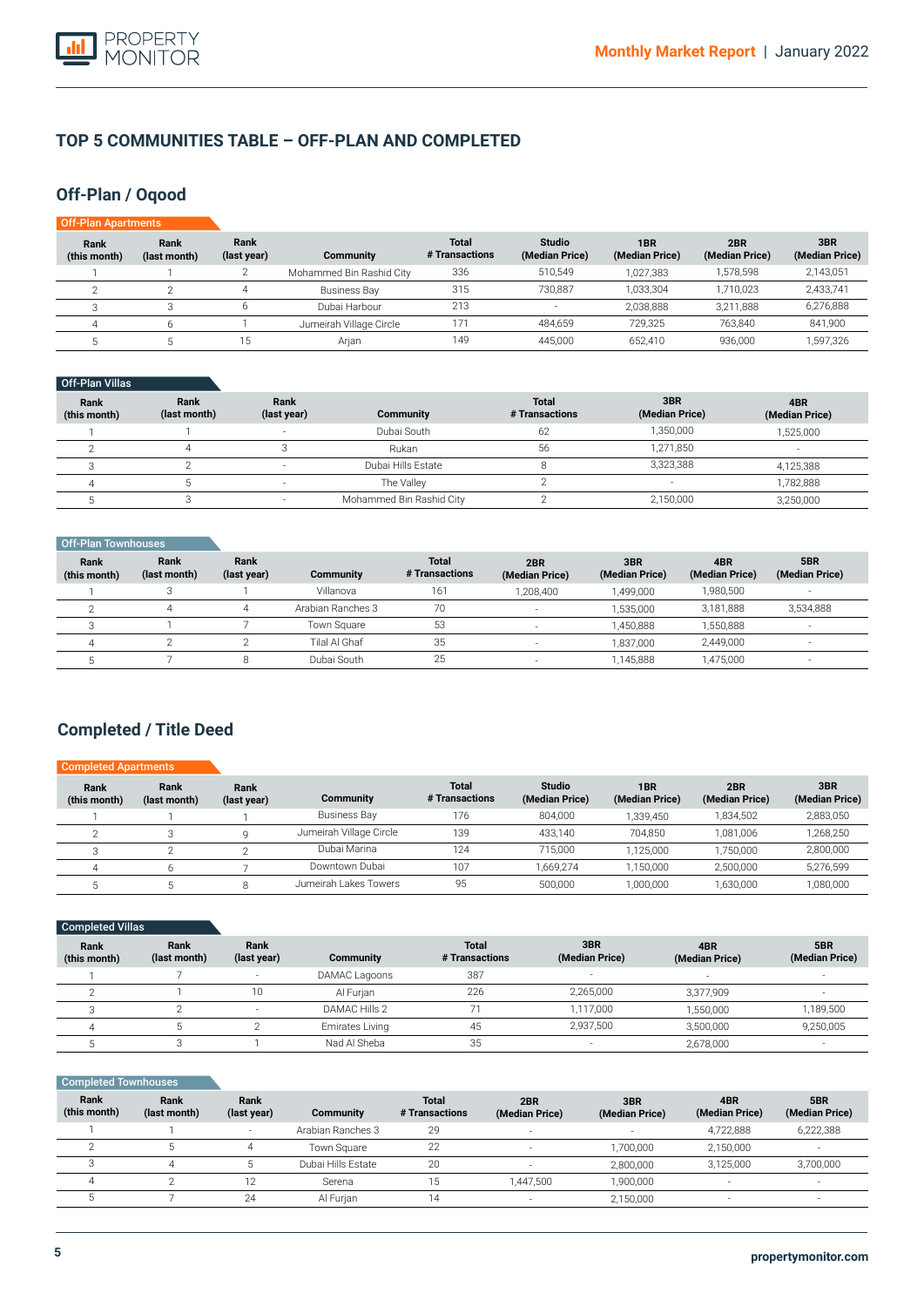

### **HISTORICAL TRANSACTIONS CHART – SALES RECURRENCE**



2020 following the lifting of COVID-19 mobility restriction. The 12-month rolling average now stands at 39.1% for resale, which is continually edging back down towards the levels of 2019 and 2020, 33.2% and In January 2021, the market share of initial developer sales grew by 5.6% to 70.2% versus resale transactions. Initial developer sales have slowly been clawing back market share after resales gaining popularity in June 33.8% respectively.

Business Bay remained the most popular master development for initial sales, where 11.7% of all such transactions occurred. This was led by Regalia which had the highest demand in the master development with a total of 173 initial sales, then followed by Peninsula One with 109 transactions.

Taking second place was DAMAC Lagoons, where initial sales held 9.6% market share. Santorini, which launched in November 2021, topped the leaderboard with 347 initial sales and was followed by Costa Brava with 40, which launched more recently in December 2021. Coming in third for January was Al Furjan which claimed 9% market share with 365 sales spread across several projects, most notably Murooj Al Furjan, Prime Residency 3, and Azizi Star with 211, 68, and 64 transactions recorded respectively.

The top master developments for resale transactions were Jumeirah Lakes Towers with 7.2% of such transactions across multiple projects the highest level of sales occurred at MBL Residence (24). This was followed by Downtown Dubai with 7.1% market share and the highest number of transactions in Burj Khalifa, Address Fountain Views, and Bahwan Tower all recording 10 transactions each.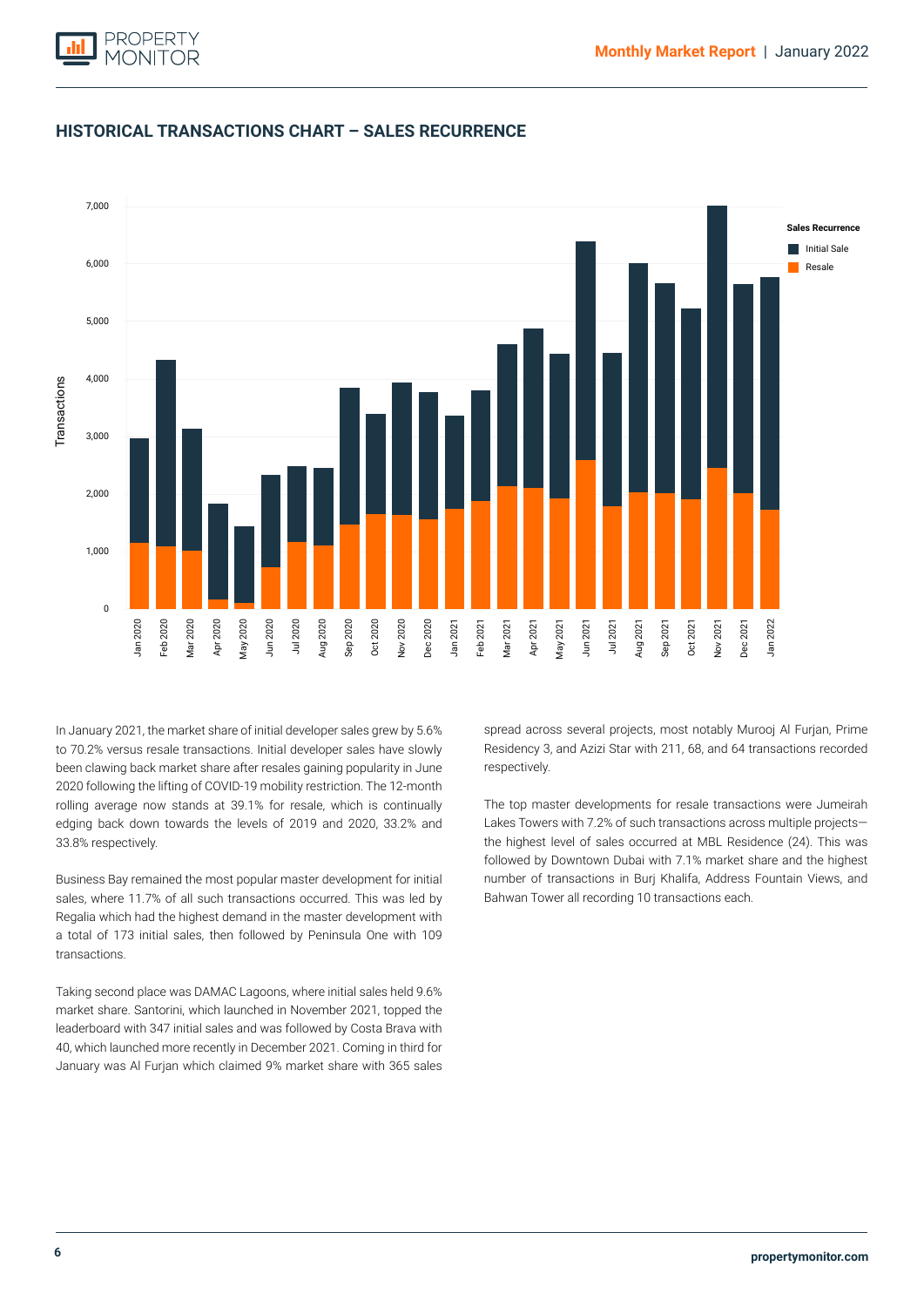

### **TOP 5 COMMUNITIES TABLE – INITIAL SALE AND RESALE**

### **Initial Sale**

| <b>Initial Sale Apartments</b> |                      |                     |                          |                                |                                 |                       |                       |                       |
|--------------------------------|----------------------|---------------------|--------------------------|--------------------------------|---------------------------------|-----------------------|-----------------------|-----------------------|
| Rank<br>(this month)           | Rank<br>(last month) | Rank<br>(last year) | Community                | <b>Total</b><br># Transactions | <b>Studio</b><br>(Median Price) | 1BR<br>(Median Price) | 2BR<br>(Median Price) | 3BR<br>(Median Price) |
|                                |                      |                     | <b>Business Bay</b>      | 439                            | 736,854                         | 1.049.772             | 1.786.597             | 2,503,119             |
|                                |                      |                     | Mohammed Bin Rashid City | 326                            | 515.200                         | 1.027.383             | 1.570.420             | 2,143,051             |
|                                |                      |                     | Jumeirah Village Circle  | 228                            | 460.550                         | 722.950               | 821.085               | 841,900               |
|                                |                      | 19                  | Dubai Harbour            | 202                            | н.                              | 2,041,888             | 3,197,388             | 6,289,888             |
|                                |                      | 31                  | Dubai Creek Harbour      | 192                            |                                 | 1,406,888             | 2,153,888             | 3,251,888             |

#### Initial Sale Villas

| Rank<br>(this month) | Rank<br>(last month) | Rank<br>(last year) | Community     | <b>Total</b><br># Transactions | 3BR<br>(Median Price) | 4BR<br>(Median Price)    | 5BR<br>(Median Price)    |
|----------------------|----------------------|---------------------|---------------|--------------------------------|-----------------------|--------------------------|--------------------------|
|                      |                      | $\sim$              | DAMAC Lagoons | 387                            | $\sim$                | $\overline{\phantom{a}}$ | $\sim$                   |
|                      |                      |                     | Al Furian     | 208                            | 2,500,000             | 2,700,000                |                          |
|                      |                      | . .                 | Dubai South   | 66                             | 1,350,000             | 1,525,000                | $\sim$                   |
|                      |                      | . .                 | Rukan         | 55                             | 1.271.850             | . .                      | $\overline{\phantom{a}}$ |
|                      |                      |                     | DAMAC Hills 2 | 44                             | 1,277,500             | ,705,000                 | 1,329,000                |

#### **Initial Sale Townhouses**

| Rank<br>(this month) | Rank<br>(last month) | Rank<br>(last year)  | Community         | <b>Total</b><br># Transactions | 2BR<br>(Median Price)    | 3BR<br>(Median Price) | 4BR<br>(Median Price) | 5BR<br>(Median Price)    |
|----------------------|----------------------|----------------------|-------------------|--------------------------------|--------------------------|-----------------------|-----------------------|--------------------------|
|                      |                      |                      | Villanova         | 159                            | 1.208.400                | 1.496.000             | 1.992.500             |                          |
|                      |                      | 1 <sub>0</sub><br>ΙZ | Arabian Ranches 3 | g·                             | $\overline{\phantom{a}}$ | .364.388              | 3.266.954             | 4,250,888                |
|                      |                      | 13                   | Town Square       | 53                             |                          | 1.450.888             | 1,550,888             | $\sim$                   |
|                      |                      |                      | Tilal Al Ghaf     | 28                             |                          | 1.846.000             | 2.998.000             | 5,000,000                |
|                      |                      |                      | Dubai South       |                                | 999.837                  | ,350,000              | 1,475,000             | $\overline{\phantom{a}}$ |

### **Resale**

#### **Rank (this month)** 1  $\overline{2}$ 3 4 5 **Rank (last month)** 1 4 2 7 3 **Rank (last year)** 1 4 8 6 3 **Community**  Dubai Marina Downtown Dubai Jumeirah Village Circle Jumeirah Lakes Towers International City **Total # Transactions** 109 93  $\overline{82}$ 72 70 Resale A **Studio (Median Price)** 715,000 1,669,274 355,000 490,000 210,000 **1BR (Median Price)** 1,083,500 1,125,000 711,018 896,635 310,000 **2BR (Median Price)** 2,000,000 1,887,500 1,081,000 1,538,021 500,000 **3BR (Median Price)** 2,800,000 4,620,944 1,268,250 2,700,000 1,508,000

| <b>Resale Villas</b> |                      |                     |                    |                                |                       |                       |                       |
|----------------------|----------------------|---------------------|--------------------|--------------------------------|-----------------------|-----------------------|-----------------------|
| Rank<br>(this month) | Rank<br>(last month) | Rank<br>(last year) | <b>Community</b>   | <b>Total</b><br># Transactions | 3BR<br>(Median Price) | 4BR<br>(Median Price) | 5BR<br>(Median Price) |
|                      |                      |                     | Emirates Living    | 45                             | 2,937,500             | 3,500,000             | 9,250,005             |
| $\sqrt{2}$           |                      |                     | Nad Al Sheba       | 34                             |                       | 2.678.000             |                       |
|                      |                      |                     | DAMAC Hills 2      | 27                             | 900.000               | 1,337,500             | 1,050,000             |
|                      |                      |                     | Arabian Ranches    | 27                             | 3,650,000             | 6.800.004             | 5,800,000             |
|                      |                      |                     | Dubai Hills Estate | 26                             | 4,250,000             | 5,520,000             | 6,150,000             |

#### **Rank**  Resale Townhouses

| Rank<br>(this month) | Rank<br>(last month) | Rank<br>(last year) | <b>Community</b>   | Total<br># Transactions | 2BR<br>(Median Price) | 3BR<br>(Median Price) | 4BR<br>(Median Price)    | 5BR<br>(Median Price) |
|----------------------|----------------------|---------------------|--------------------|-------------------------|-----------------------|-----------------------|--------------------------|-----------------------|
|                      | Δ                    |                     | Town Square        | 22                      |                       | 1.700.000             | 2.150.000                |                       |
|                      |                      |                     | Dubai Hills Estate | 16                      |                       | 2,800,000             | 3,097,500                | 3,545,110             |
|                      |                      |                     | Villanova          |                         | 1.425.000             | 1.540.000             | 1,870,000                | 3,850,000             |
|                      |                      |                     | Reem               |                         |                       | 2.100.000             | 2.195.000                |                       |
|                      |                      |                     | Serena             |                         | 1.425.000             | 1,925,000             | $\overline{\phantom{a}}$ | $\sim$                |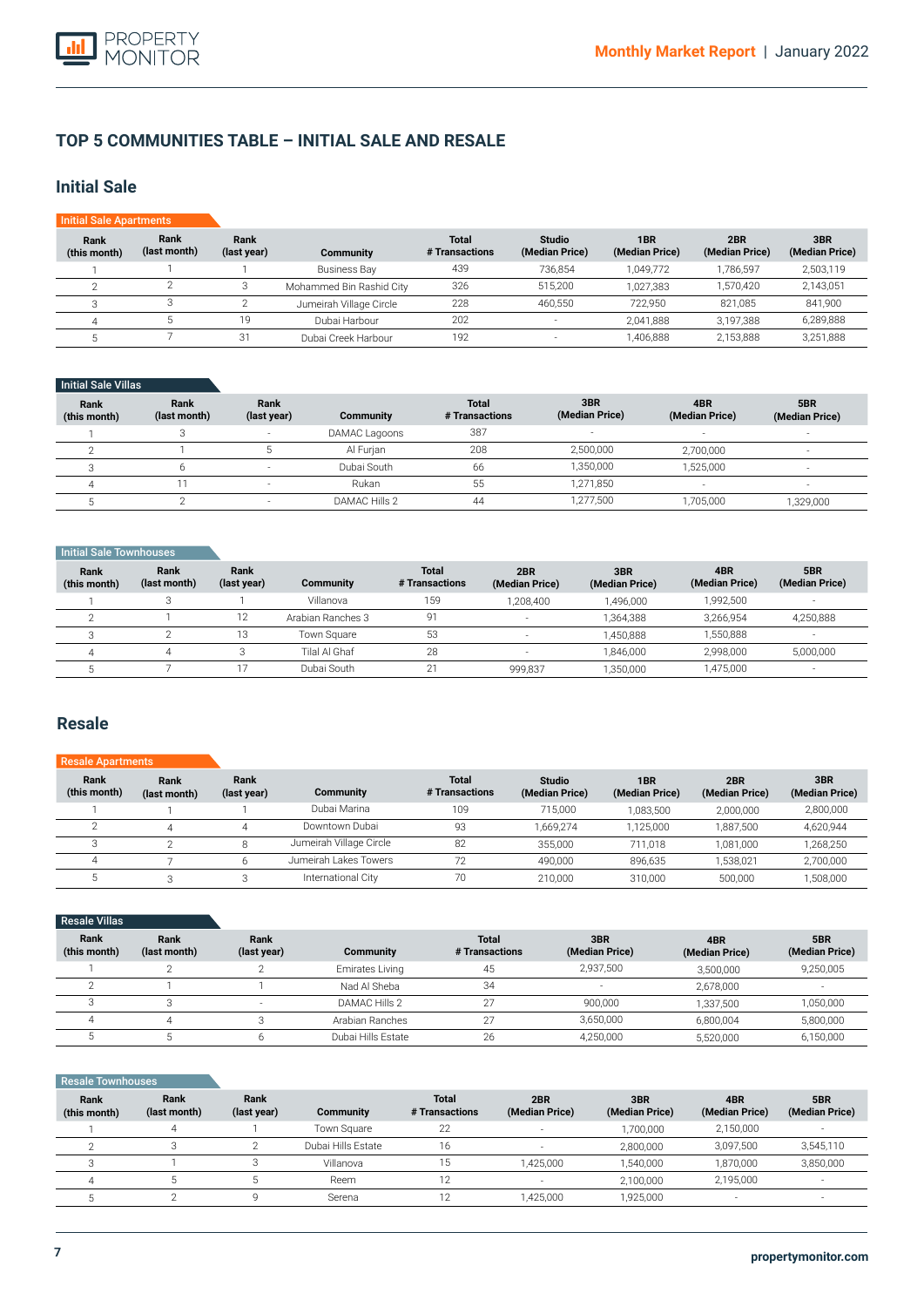

### **PRICE TIERS (AED) – JANUARY 2022 PRICE TIERS (AED) – DECEMBER 2021**



### **PRICE TIERS (AED) MONTHLY COMPARISON**

|             |       | January 2022 December 2021 | <b>MoM Change</b> |
|-------------|-------|----------------------------|-------------------|
| $500K$      | 10.0% | 13.2%                      | $-3.24%$          |
| 500K-750K   | 9.4%  | 9.6%                       | $-0.15%$          |
| 750K-1M     | 9.0%  | 9.7%                       | $-0.71%$          |
| $1M-1.5M$   | 17.8% | 12.4%                      | 5.41%             |
| $1.5M - 2M$ | 19.1% | 17.1%                      | 1.94%             |
| $2M-3M$     | 16.1% | 16.6%                      | $-0.47%$          |
| $3M-5M$     | 12.1% | 14.2%                      | $-2.10%$          |
| $5M-10M$    | 4.2%  | 4.3%                       | $-0.13%$          |
| $10M+$      | 2.3%  | 2.9%                       | $-0.55%$          |

After momentarily losing market share last month, activity in the midtier segments of the market witnessed gains in January with the AED 1m-1.5m tier experiencing the highest growth at 5.41%, attributed largely to new development Oqood registrations at Santorini in DAMAC Hills, Murooj Al Furjan in Al Furjan, and La Rosa in Villanova. Similarly, off-plan sales at Santorini, Murooj Al Furjan, and La Rosa, as well as Regalia in Business Bay, and The Pulse Villas 2 in Dubai South boosted growth in the AED 1.5m-2m price tier by 1.94% month-on-month.

While the mid-tier segments increased in popularity in January the highend-tier segments—properties over AED 3m—lost steam, particularly the AED 3m-5m segment. In recent months this segment had reached near historic highs however due to a lack of available inventory in the completed and resale market, coupled with the disproportionate amount of new development launches geared at the sub-3m price point, the price tier was unable to maintain its high market share.

In January, properties mid-tier of AED 1m–3m again accounted for the largest share of the market at 53%, increasing by nearly 7% from last month. The high-price tiers with property values greater than AED 3m now represents 18.6% of the market, down 2.8% from December, and after briefly rebounding last month the lower price tiers—properties under AED 1m—resumed their downwards trajectory falling 4.1% month-on-month to 28.4% and now stand at their lowest levels since May 2008.